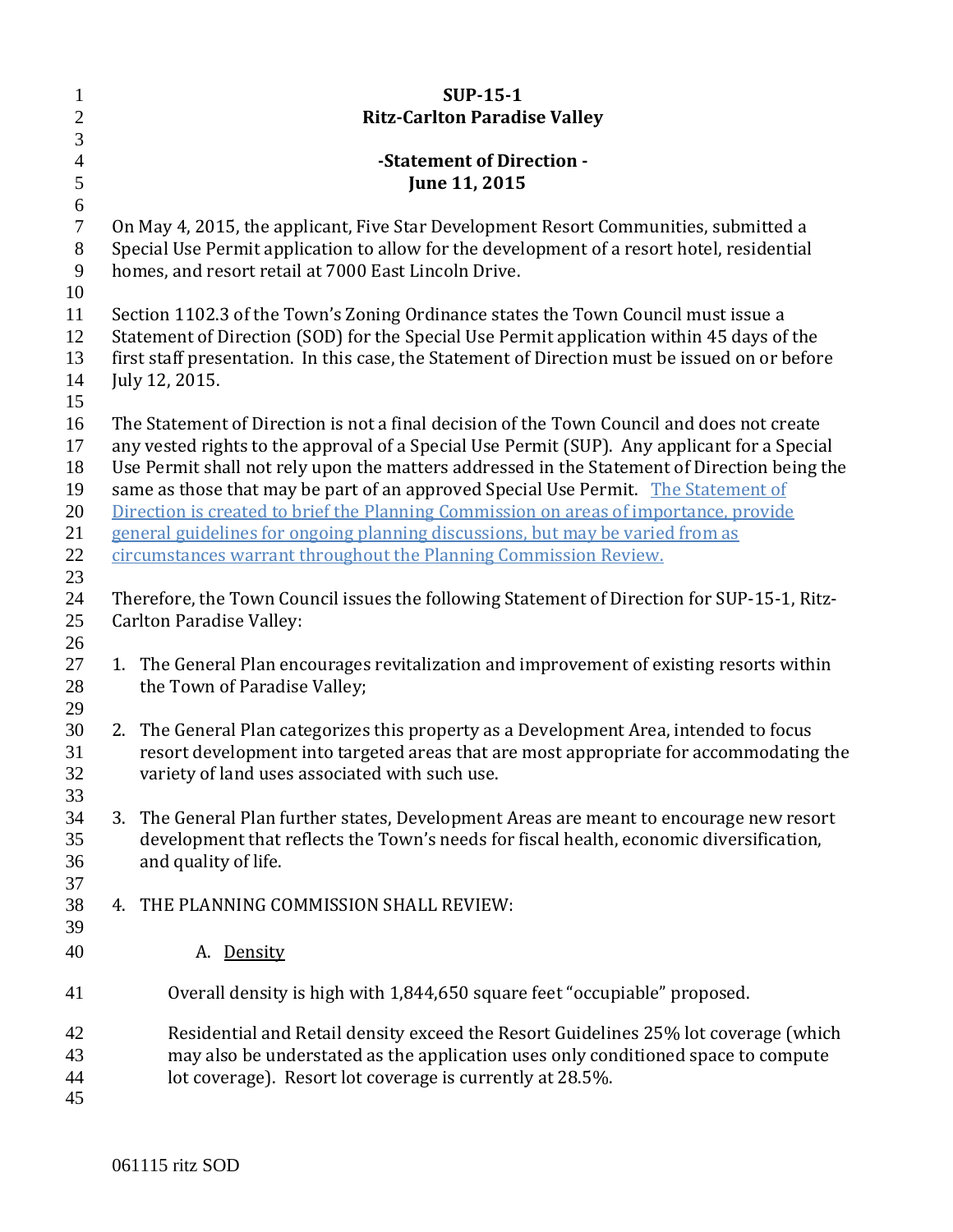| 46<br>47<br>48 | Recommend that all residential and retail density not exceed the 25% lot coverage Resort<br>Guideline (per Area) and that it be measured by total lot coverage, not conditioned space<br>and that overall density shall be reduced. |
|----------------|-------------------------------------------------------------------------------------------------------------------------------------------------------------------------------------------------------------------------------------|
| 49             |                                                                                                                                                                                                                                     |
| 50             | Resort lot coverage (Areas "A" and "A1" combined) shall not exceed 30% and 700,000                                                                                                                                                  |
| 51             | square feet.                                                                                                                                                                                                                        |
| 52             |                                                                                                                                                                                                                                     |
| 53             | B. Residential lot size                                                                                                                                                                                                             |
| 54             |                                                                                                                                                                                                                                     |
| 55             | Areas B and C are detached residential lots. Area C lots are a minimum of 12,000 square                                                                                                                                             |
| 56             | feet; Area B lots are a minimum of 9,000 square feet.                                                                                                                                                                               |
| 57             |                                                                                                                                                                                                                                     |
| 58             | Recommend that all detached residential product in Areas B and C:                                                                                                                                                                   |
| 59             |                                                                                                                                                                                                                                     |
| 60             | 1. Have an average of two dwelling units per acre, and                                                                                                                                                                              |
| 61             |                                                                                                                                                                                                                                     |
| 62             | 2. Progress from larger lots on the north, south, and west perimeters to more dense                                                                                                                                                 |
| 63             | lots in the center and eastern perimeter.                                                                                                                                                                                           |
| 64             |                                                                                                                                                                                                                                     |
| 65             | 3. Detached residential product shall be a mix of 1 and 2 story.                                                                                                                                                                    |
| 66             |                                                                                                                                                                                                                                     |
| 67             | 4. Setbacks shall be proposed in a Land density table for all lot types                                                                                                                                                             |
| 68             | Attached residential housing is proposed for Areas D & E. Attached residential                                                                                                                                                      |
| 69             | housing as approved and built in other Paradise Valley resorts, are almost exclusively                                                                                                                                              |
| 70             | used as resort rental units that are rented through the resort itself (such as is                                                                                                                                                   |
| 71             | identified for Area A-1).                                                                                                                                                                                                           |
| 72             | Attached residential product as proposed is disfavored and alternate uses for Area D                                                                                                                                                |
| 73             | shall be explored.                                                                                                                                                                                                                  |
| 74             |                                                                                                                                                                                                                                     |
| 75             | C. Heights                                                                                                                                                                                                                          |
| 76             | Heights far exceed Resort Guidelines' 36' maximum for principal structures and 24'                                                                                                                                                  |
| 77             | height for accessory structures. Many principal structures are proposed at 48' and                                                                                                                                                  |
| 78             | some accessory structures are proposed at 36' and 48'. While some additional height                                                                                                                                                 |
| 79             | may be allotted to provide a transition or buffering from the four-story apartment and                                                                                                                                              |
| 80             | three-story office buildings located in the City of Scottsdale, a three-story - 36'                                                                                                                                                 |
| 81             | maximum was anticipated, stepping down to two and then one-story.                                                                                                                                                                   |
| 82             |                                                                                                                                                                                                                                     |
| 83             | With the exception of the resort lobby, it is recommended that all four-story/48' tall                                                                                                                                              |
| 84             | elements be eliminated and three-story/36' maximum height be considered for principal                                                                                                                                               |
| 85             | structures only, and as a buffer along the eastern border.                                                                                                                                                                          |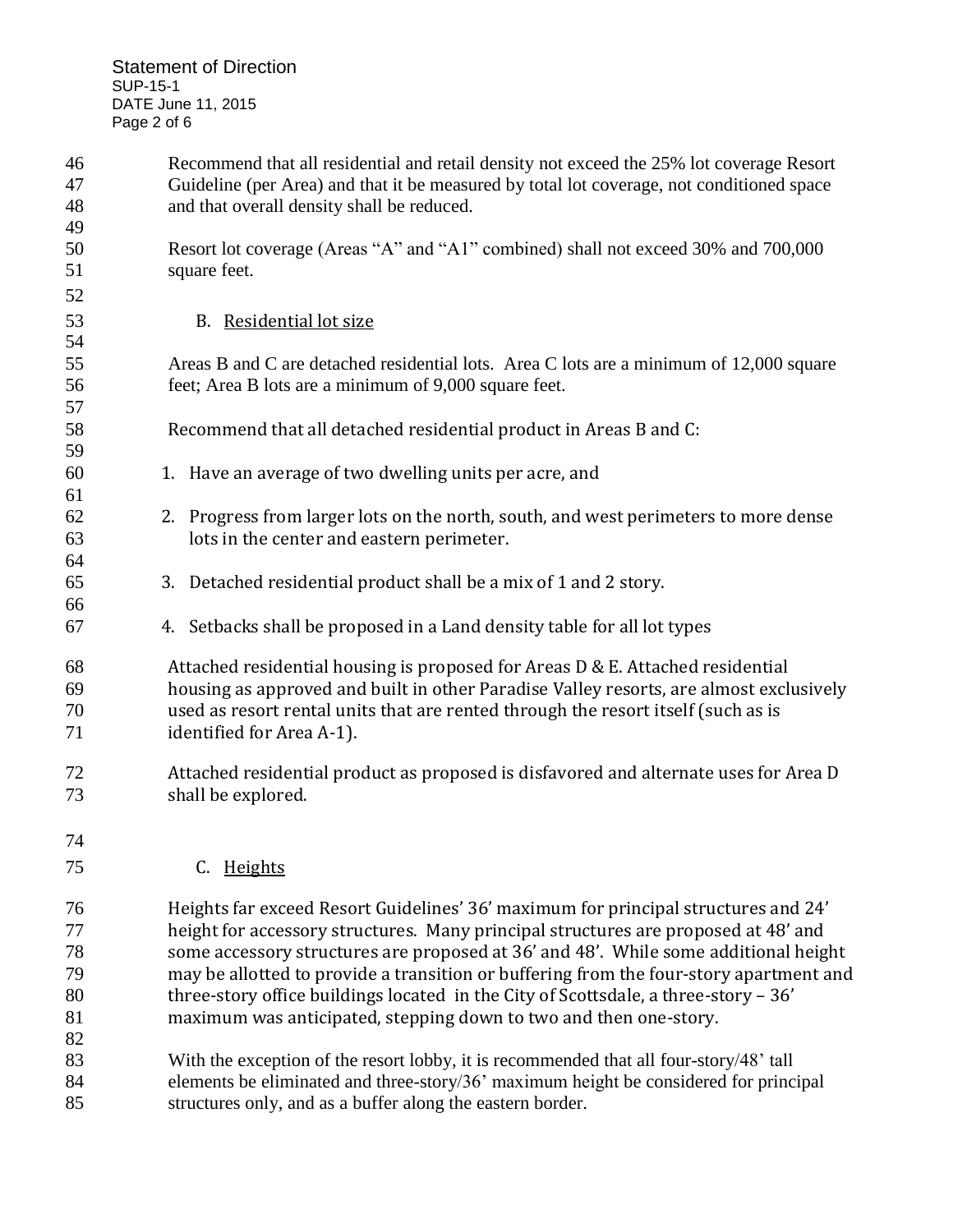Grand lobby height is not clear. Application shows up to 22' of fill under the structure with up to 6' of cut through the center of the fill area. Elevations show 22' to 47' heights on the resort structure.

 Recommend that Commission allow such lobby heights to capture the unique mountain views but fully explore the impacts of the proposed height including what is visible off-site and if current views of the Mc Dowell Mountains will be obstructed (as viewed from the adjoining public RsOW). The overall mass of the building shall be reviewed to make sure it is of appropriate scale. A 3-D graphic shall be required. An elevation shall be shown from a benchmark near the intersection of Lincoln Dr. and Mockingbird Lane.

D. Retail Use

 Retail square footage is proposed at over 160,000 square feet, including a grocery store-type use at 36,400 sf. Although the Resort Guidelines anticipate less retail on standard resort properties, this property is not standard - it is in a designated Development Area and is approximately four times the size of a standard Paradise Valley resort. 

 Parcel E shall be evaluated in conjunction with the plans for the Scottsdale Parcel to 106 the east. The applicant shall submit equivalent plans to those submitted for Parcel E prior to the reviews directed below. It is the intent that Parcel E serve as a transition from less intense residential use on the west to more intense mixed use on the east. 

 Recommend the Town Council direct Mayor and staff to negotiate agreements with their counterparts in Scottsdale addressing heights, densities, setbacks, uses, traffic, parking, drainage, and revenue sharing should Area E be de-annexed from the **proposed submittal.** 

 Recommend the Paradise Valley Planning Commission evaluate the mixed use submittal with the following conditions:

- 117 1. No 4-story/48' height permitted;
- 2. Retail must be viable. Staff and commission may request applicant provide a market study addressing the feasibility of the type and amount of retail proposed including the viability of retail located on an interior site. Planning Commission may use a third-party expert to assist in the evaluation of said viability.
- 3. Retail must be resort related
- 4. Residential must be resort related.

 Recommend the Planning Commission also evaluate the possibility of an all detached residential use of Parcel E if applicant chooses to submit such an alternate.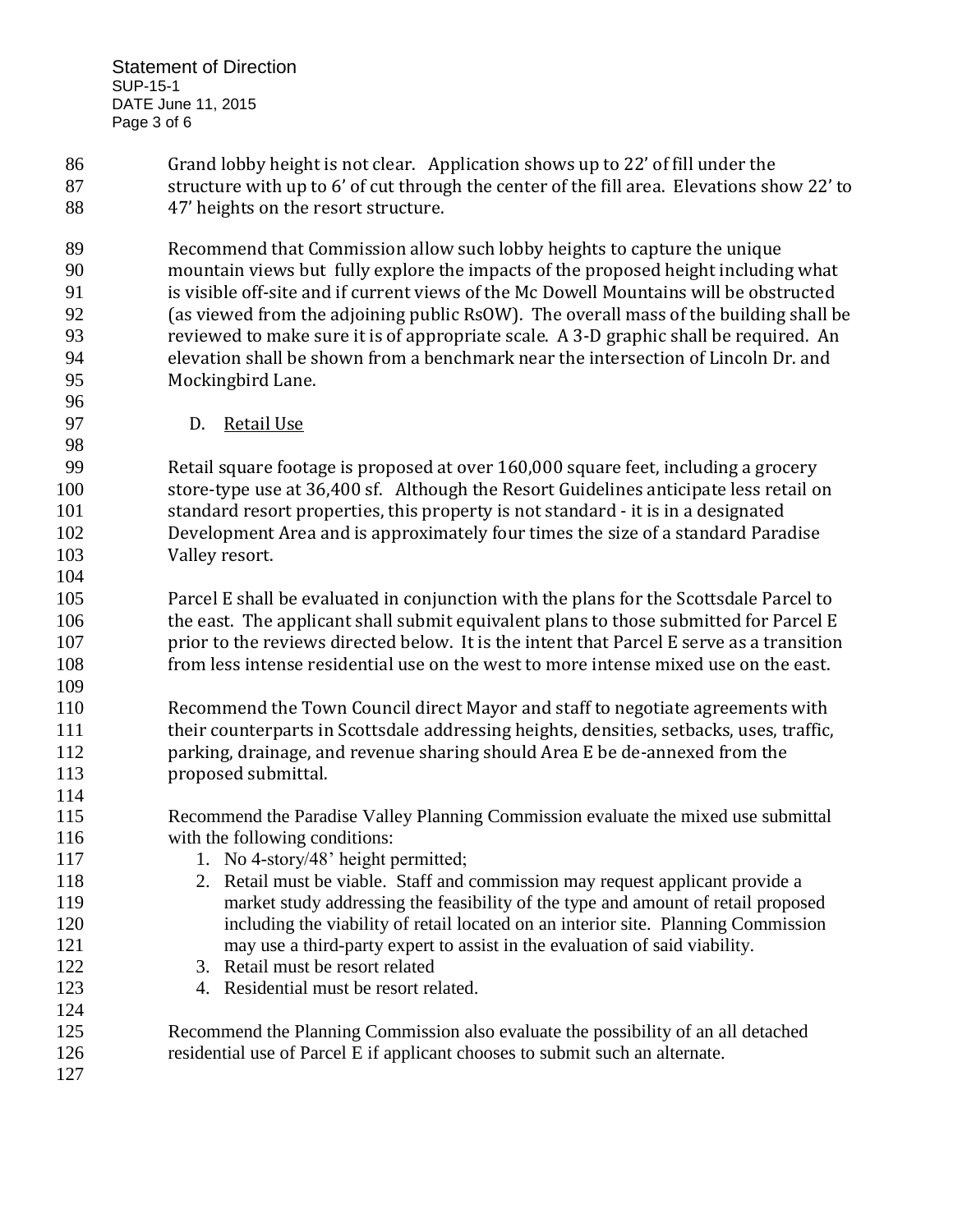| 128                                           | E. Perimeter Setbacks/Open Space                                                                                                                                                                                                                                                                                                                                                                                                                             |
|-----------------------------------------------|--------------------------------------------------------------------------------------------------------------------------------------------------------------------------------------------------------------------------------------------------------------------------------------------------------------------------------------------------------------------------------------------------------------------------------------------------------------|
| 129<br>130                                    | Only 25' setback is proposed along portions of Indian Bend, Lincoln, and Mockingbird<br>Lane.                                                                                                                                                                                                                                                                                                                                                                |
| 131<br>132                                    | No setback is given between the proposed residential product in Area B and the north<br>boundary of St. Barnabas.                                                                                                                                                                                                                                                                                                                                            |
| 133<br>134                                    | Interior drives in Areas C & D do not meet 40' setback guidelines.                                                                                                                                                                                                                                                                                                                                                                                           |
| 135<br>136<br>137<br>138<br>139<br>140<br>141 | Recommend that the SUP Guideline landscape area and buffer be provided. A minimum<br>50' wide landscaped area shall be provided along Lincoln Drive and Mockingbird Roads<br>and a minimum of 30' wide landscape area shall be provided along Indian Bend Road. An<br>additional landscape buffer shall be provided at the corner of Lincoln Drive and<br>Mockingbird Lane, as well as at the main entrance to the Resort and at the gateway to the<br>Town. |
| 142<br>143<br>144<br>145<br>146<br>147<br>148 | An Open Space Element shall be provided by the applicant. It shall address both<br>private and public open spaces, passive and active recreation, and<br>undeveloped/natural areas. The Resort Guideline for open space is 40%. The<br>Commission shall review this element and also consider landscape buffering as a<br>transition from the large scale development along the eastern border with the City of<br>Scottsdale.                               |
| 149<br>150<br>151                             | F. Rights-of-Way/Traffic/Parking                                                                                                                                                                                                                                                                                                                                                                                                                             |
| 152<br>153<br>154<br>155                      | All roadway amenities such as sidewalks, medians, round-a-bouts, deceleration lanes,<br>emergency access points, and traffic/pedestrian signals shall be reviewed and<br>designed to meet Town Engineering Department standards.                                                                                                                                                                                                                             |
| 156<br>157                                    | Traffic and Parking Study shall be reviewed.                                                                                                                                                                                                                                                                                                                                                                                                                 |
| 158<br>159<br>160<br>161<br>162<br>163        | Recommend the Commission utilize a Town hired third-party engineer to review the<br>traffic, parking (both above and below ground on both the Town and Scottsdale parcels),<br>and circulation study prepared by the applicant. The review shall include impacts from the<br>proposed development and surrounding development, and traffic analysis on Lincoln Drive<br>from Scottsdale to Tatum.                                                            |
| 164<br>165<br>166                             | Vehicular circulation shall be reviewed. Particular emphasis shall be placed on all ingress<br>and egress points.                                                                                                                                                                                                                                                                                                                                            |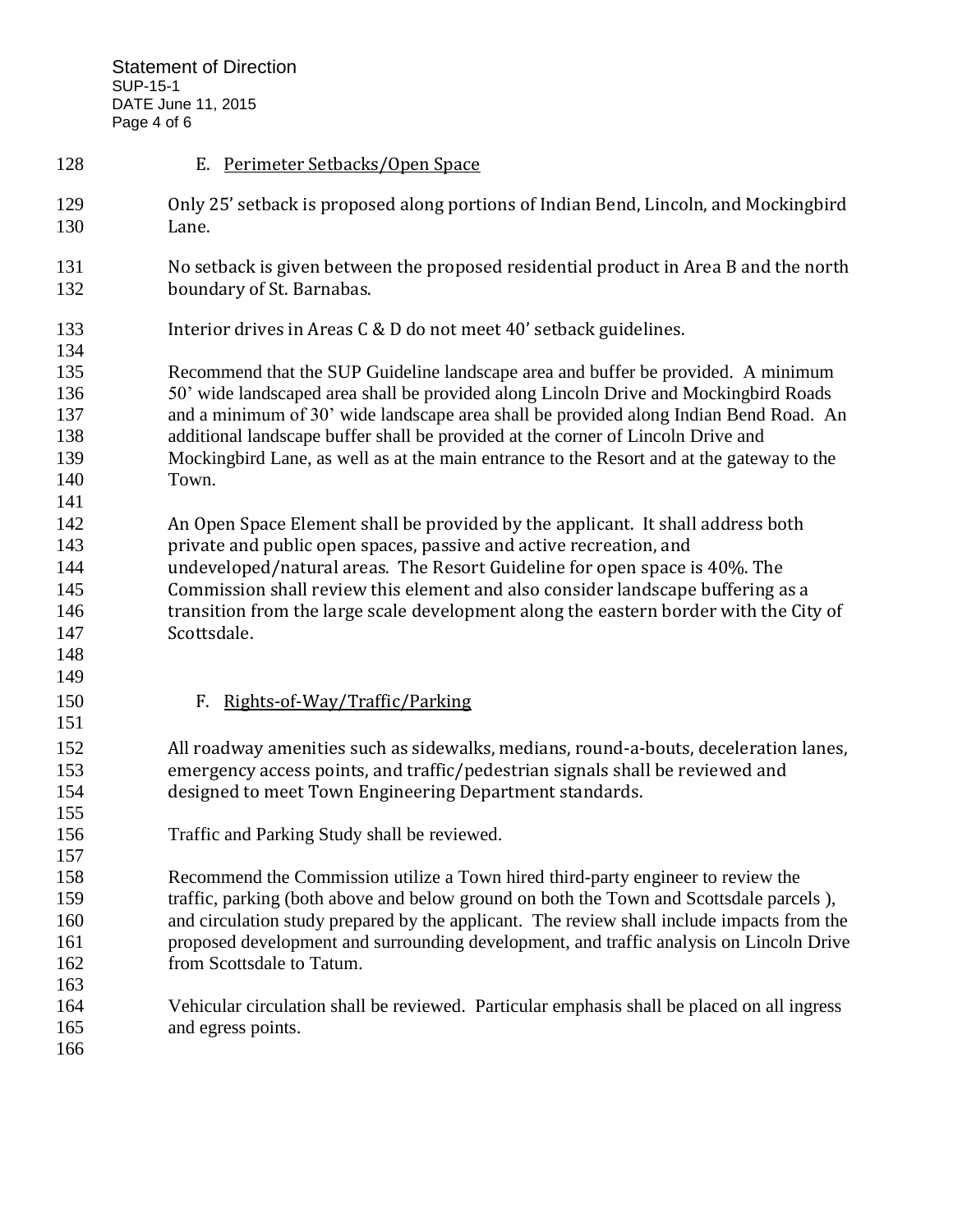| 167 | Lincoln Drive shall be viewed as a "Visually Significant Corridor" in accordance with  |
|-----|----------------------------------------------------------------------------------------|
| 168 | the General Plan standards and a cross section with a typical landscape treatment      |
| 169 | shall be reviewed.                                                                     |
| 170 |                                                                                        |
| 171 | Lincoln Drive is also a Gateway to the Town and special design consideration should be |
| 172 | reviewed to reflect this entrance to the Town.                                         |
| 173 |                                                                                        |
| 174 | Recommend that 25' of Right of Way (ROW) dedication be required along Lincoln          |
| 175 | Drive. This differs from the 2008 SUP that allowed for a roadway easement. The         |
| 176 | 2012 General Plan has now categorized Lincoln Drive as a Visually Significant          |
| 177 | Corridor and dedication is requested to allow for development of Lincoln Drive as a    |
| 178 | Visually Significant Corridor and as a Gateway to the Town. The applicant shall        |
| 179 | identify setbacks from the post-dedication property line.                              |
| 180 |                                                                                        |
| 181 |                                                                                        |
| 182 |                                                                                        |
| 183 | G. Additional Review Items                                                             |
| 184 | Landscaping plan will need more detail. Commission shall focus their review on the     |
| 185 | exterior landscaping along the Rights of Way.                                          |
| 186 | Wall master plan must be examined. A meandering alternative shall be explored for      |
| 187 | the perimeter.                                                                         |
| 188 |                                                                                        |
| 189 | Monument sign placement and size parameters shall be established.                      |
| 190 |                                                                                        |
| 191 | Recommend that the Commission utilize a Town hired third-party engineer to review      |
| 192 | the grading and drainage study prepared by the applicant with emphasis on the          |
| 193 | necessary retention requirements and the proposed rerouting of the natural wash. A     |
| 194 | detailed grading and drainage plan for the site will need to be provided that is in    |
| 195 | conformance with the most current version of the Town of Paradise Valley Storm         |
| 196 | Drain Design Manual - Subdivision Drainage Design at time of permit submittal.         |
| 197 |                                                                                        |
| 198 | Any necessary upgrades for potable water supply shall be explored.                     |
| 199 | Pedestrian and non-vehicular circulation shall be reviewed.                            |
| 200 |                                                                                        |
| 201 | H. Keys to Success                                                                     |
| 202 |                                                                                        |
| 203 | The results of the Community Meeting, the Keys to Success, shall be considered when    |
| 204 | reviewing this proposal.                                                               |
| 205 |                                                                                        |
| 206 | <b>Stipulations</b><br>I.                                                              |
| 207 |                                                                                        |